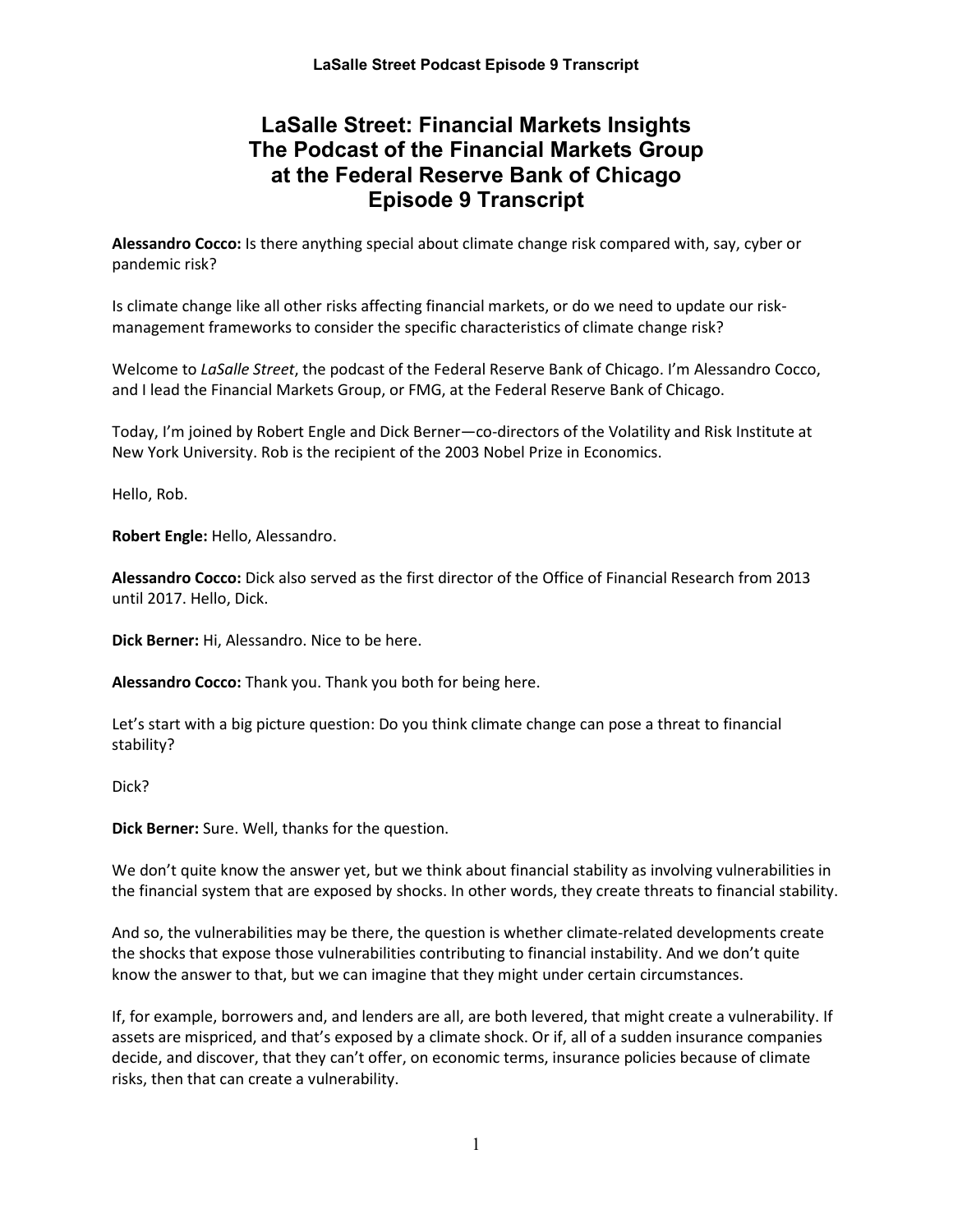**Alessandro Cocco:** Some scholars believe that climate change doesn't even come close to causing systemic financial crisis—that the market is already pricing climate change into the valuations of nonenergy efficient businesses.

They say that oil and gas companies, for instance, will depreciate further only if the transition comes faster than expected. They know, unlike mortgages in 2008, fossil fuel assets are not funded by shortterm debt in the repo market. So losses in this sector could not constitute a threat to the financial system.

What is your view on that? Rob?

**Robert Engle:** Well, we all know that a lot of the climate damages that we anticipate are a long term in the future. So how could that affect us today?

The answer is that assets are priced with a forward-looking point of view, so that expectations about the future are tremendously important in figuring out what assets are worth today. And there may be events which change our expectations about these damages, and companies that are exposed to these events will have very sharp changes in their asset prices.

And so what we're concerned about is that the financial sector will have lots of positions in assets which are exposed to changes in our expectations about climate change. And there are very good precedents for this. We know that the financial crisis in 2008 was really due to people's failure to understand the dynamics of the housing market in the future—not the present so much, but in the future. And, as those expectations changed, banks were, were hurt dramatically.

And so I think there's a good reason to be concerned about whether the banks are too exposed to, events that are actually still some distance in the future.

**Alessandro Cocco:** Thank you, Rob.

A point connected to that is carbon pricing.

What is your view on the social cost of carbon as a proxy for assessing the impact of climate change on the economy—and on society? Rob?

**Robert Engle:** Well, economists tend to just think that the entire basis of climate change are externalities. That is, that we don't charge anybody for putting CO2 into the air, and yet it exposes all of us to the effects of a warming planet. So it's natural to think that a tax on carbon is a, is a correct way to adjust this.

But in order to figure out what this tax could be, we have to calculate what the social cost of carbon is. And that turns out to be an incredibly complicated problem. And science gives us pretty good estimates of how the heat buildup will be; but to tell how you go from heat buildup to hurricanes and droughts and sea-level rise and all manner of economic damages is extremely complicated. And so we see quite a range of estimates.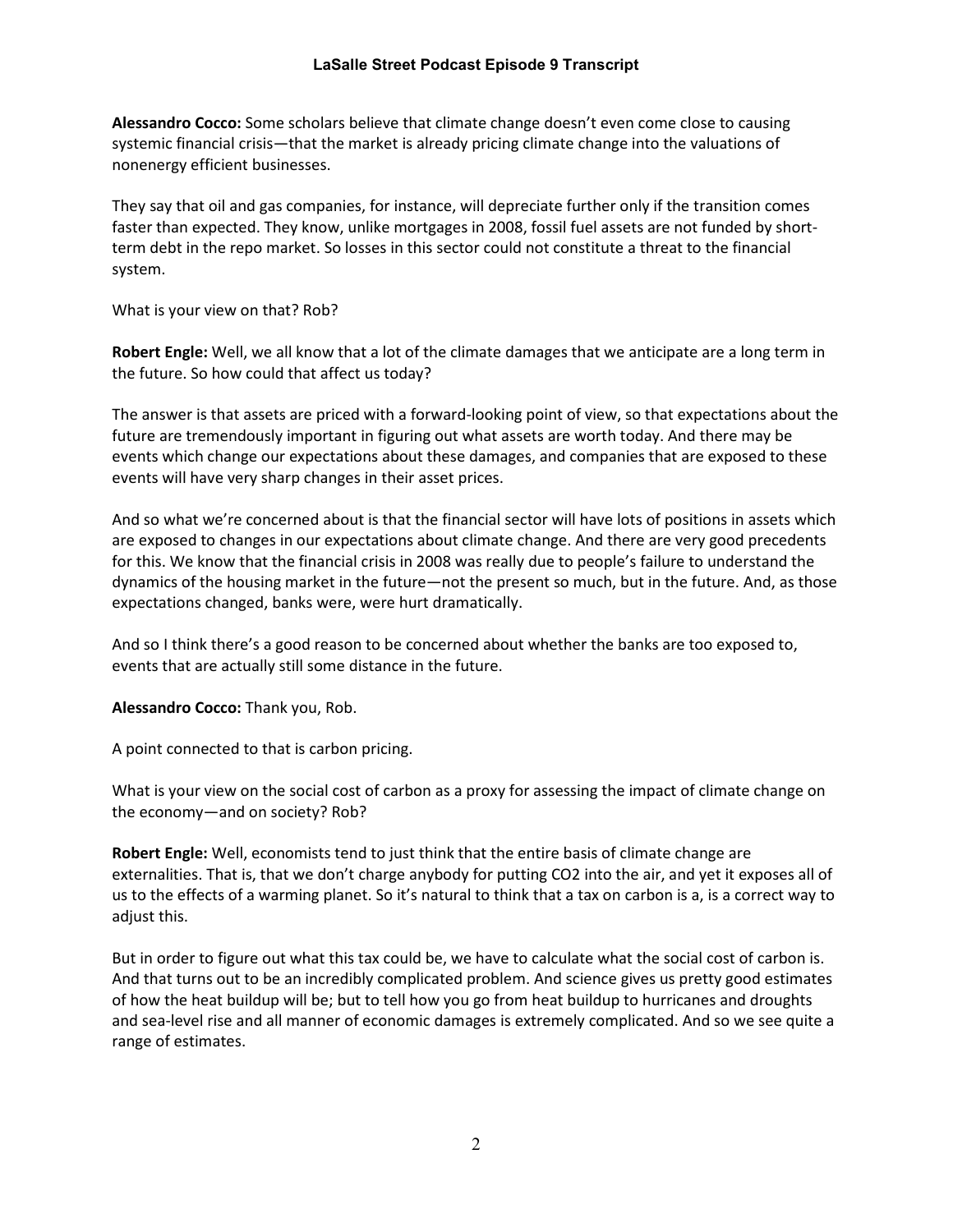That doesn't mean, however, that zero is the best price. Zero is clearly too low. And so, it's natural to think that carbon pricing—even if it's not necessarily accurately corrected—is an important part of public policy.

And one of the tools that is popular actually avoids the need to calculate the carbon price. And these are cap-and-trade systems where you specify the volume of emissions rather than the price, and let the market figure out what the price is going to be.

And I think that the movement toward net zero commitments by companies and by countries—and actually through the whole Paris accord and the upcoming COP meeting—is a way of talking about quantity restrictions rather than price restrictions, so that the price of carbon ends up being what the economists call a shadow price.

**Dick Berner:** And both of those are really important.

You know, when we think about the policy actions that might be taken, they might have a price dimension and they might have a quantity dimension. And which is the best way to do that? We are not quite sure.

In some circumstances you might need both, to be able to do that. So a good example of the quantity restriction is the kind of corporate average fuel economy requirements that are put on auto manufacturers starting, you know, back several decades ago.

But, you know, those fuel economy restrictions clearly have not restricted the use of fossil fuels sufficiently to avoid the kinds of impacts that Rob was talking about in raising the temperature of the planet.

**Alessandro Cocco:** Yeah, at the Financial Markets Group, we've been looking at the social cost of carbon. And we've looked at both, uh, traded prices—so, of course, the EU is the largest compliance market, globally—and we've also looked at the estimates in U.S. federal rulemakings. We also looked at estimates by academics, and the diversity of views is staggering.

So, in the EU—all translated into U.S. dollars—the traded per metric ton in the EU is close to \$50 per metric ton. And in U.S. federal rulemakings the estimate ranges between \$7 and \$52.

And then if you look at the estimates in academic papers, we're closer to the \$400 mark. Yet, some academics express skepticism about the numbers produced from integrated assessment models in climate economics.

Do you have a view on the estimates by, by academics?

**Dick Berner:** Well, I think the basic point is that there's enormous amount of uncertainty surrounding, uh, the calculations, as Rob mentioned, and the determination of what the social cost of carbon really is.

Part of that relates to the underlying quality of disclosures themselves. Part of that relates to our limited knowledge—to be honest—about how to analyze and model these phenomena and how to connect the physical phenomena. Not to mention the possibility of a transition to a lower carbon economy—and what that means for the shadow price of carbon.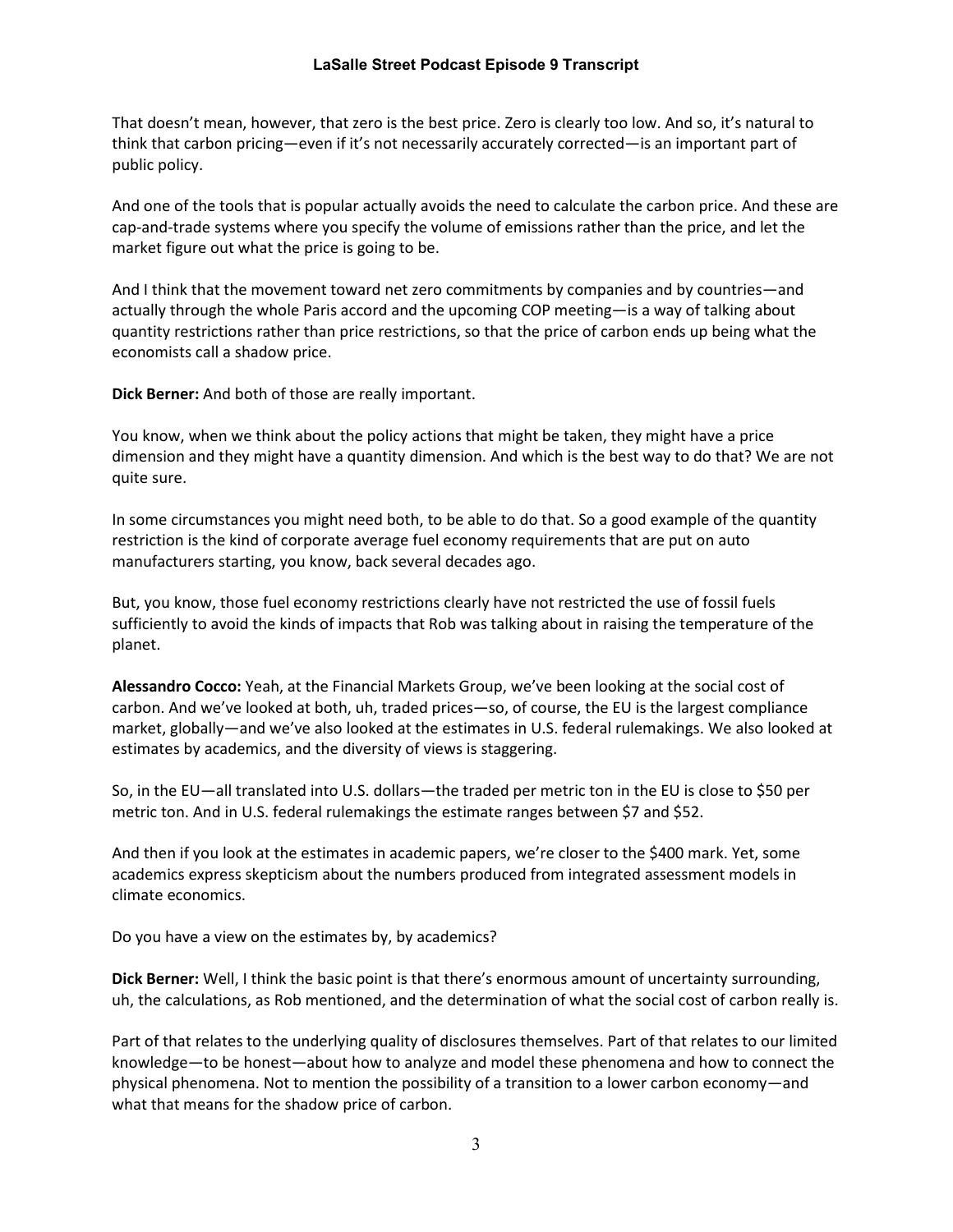So a lot of uncertainty surrounding the analytics and the empirics of those estimates.

**Alessandro Cocco:** Thank you, Dick. There's also a lot of uncertainty about whether a risk-management model, uh, needs to be designed that addresses climate change risks specifically.

So, on one hand, there's an awareness, as shown by a number of studies in market participants, that climate change poses a new risk that needs to be managed. On the other hand, some say we don't even need a targeted risk-management framework—uh, we can apply existing risk-management methodologies.

What's your view on that? Dick?

**Dick Berner:** I would say that, you know, the basic risk-management framework doesn't have to change. That includes identification of the risks; the measurement of them; the communication of those risks; and then deciding what to do about them. That's certainly what I teach in my risk-management class.

The question is, in those four steps, do we really have a handle on each of those four items with respect to climate risk? And I think the answer is we need better tools; we need better data, better information, and a better understanding of how those risks might not only affect a company's business, for example, and what to do about it, but what the interplay between those risks, those shocks might be and others that are out there—for example, financial risk.

**Alessandro Cocco:** Go ahead, Robert.

**Robert Engle:** I wa-, I was going to just add that, that what I think is new about climate risk are two things. One is that a data set that we haven't normally used in risk management, and so it's, would be silly to ignore that piece of information when you're trying to figure out what the risks are.

And the second thing is that it's pretty clearly nonstationary, so that when you look at the risks in the past, they may not be as good a guide as to what the risks are going to be in the future.

**Alessandro Cocco:** And I think there's also a point about the way that the risks interact with each other. And then I think there's a relative point about the interconnectedness of participants in the financial markets.

And, uh, Dick, I know you've conducted studies in the context of interconnectedness of financial market participants. Can you tell us a little bit more about that?

**Dick Berner:** Sure, when you think about financial market infrastructure and the plumbing of the financial system, we know that there are vulnerabilities that exist there—concentration of risk, transformation of counterparty risk into liquidity risk, for example.

And the question is, what kinds of shocks expose those vulnerabilities—particularly when other parts of the system—either the economy or the financial system—are under stress?

So, when we think about climate shocks, we can't think about them in a narrow sense because they're so all encompassing. Climate shock can affect all of us on the planet. As Rob mentioned, climate shocks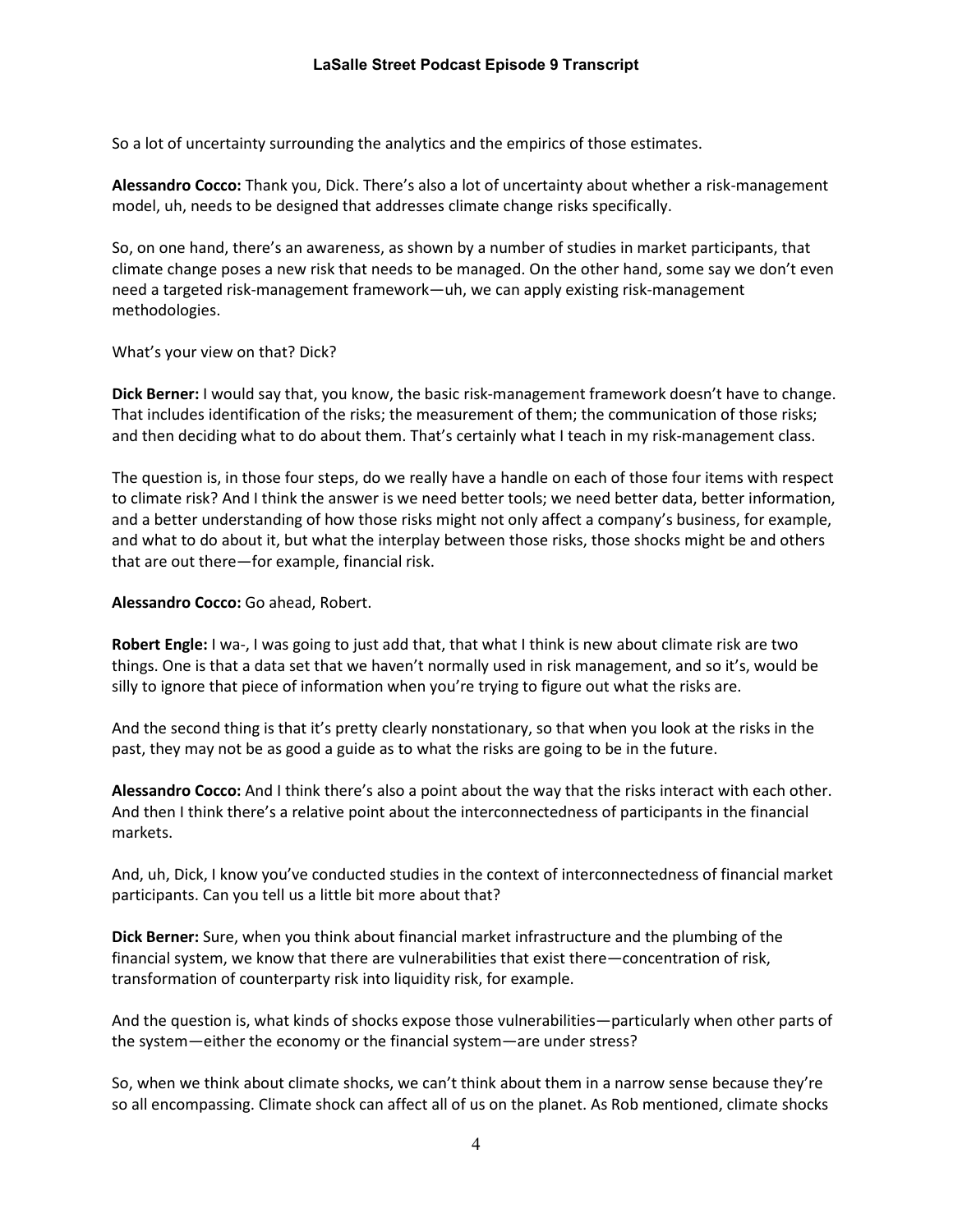represent externalities. And so they affect things that go on outside the four walls of any organization, and have to be taken in account. And they are not risks that we well understand or well price.

And so all those things mean that, while we know we have an intuition—a strong one—that the interconnectedness of participants in financial markets and in the economy matter a lot in this context, we need to learn a lot more about what that really looks like.

**Alessandro Cocco:** Let's pivot to data and disclosure. More accurate disclosure about a firm's exposure to climate change will enable investors and creditors to make better decisions. Accurate data are key to meaningful disclosures.

The Commodity Futures Trading Commission's climate committee report calls for decision-useful disclosures. And recent efforts by the Securities and Exchange Commission and the Task Force on Climate-related Financial Disclosures have focused on improving disclosures.

The idea here is that more accurate disclosure about a firm's exposure to climate change will enable investors and creditors to make better decisions.

What are your views on disclosure and data? Dick?

**Dick Berner:** Well, we're learning a lot about that. And I think we're going to learn a lot by having a dialogue between the firms an-, and the regulators themselves and, for that matter, folks like us in universities who are trying to analyze these risks.

And the learning process is going to involve thinking about some of the issues that we've discussed so far here—thinking about the relationship between, uh, a company's emissions, for example, and what that might mean for both its customers and its suppliers—what people generally refer to as sort of the scope 2 and 3 type emissions—and how those might affect, and have spillovers into, other parts of other businesses in the economy. But I think what you said earlier is pretty important: Accurate data are key to meaningful disclosures. Likewise, the reverse is true: Meaningful disclosures are a key to accurate data.

And so, if I'm thinking about it from the perspective of an investor who's thinking about investing in a particular company, I'm going to want to know what's going to affect the business of that company—its ability to earn a return on its, its investment.

And if exposures are there and we're not capturing those exposures, then we're going to misprice the risk in that company or possibly the opportunity in that company. And that's why disclosures are so important to be able to run the business and manage the risk in it, as well as the risks that it creates for the rest of the economy and society.

**Alessandro Cocco:** Rob, we talked about disclosures, we talked about carbon pricing, and we talked about data. Let's put it all together, and let's think about capital markets. Can capital markets play a role in reducing carbon emissions?

Some mentioned that "greenwashing" is a potential issue. Uh, greenwashing happens when a company creates an, a misleading impression that its business practices or its investments are environmentally sound, when in fact they are not.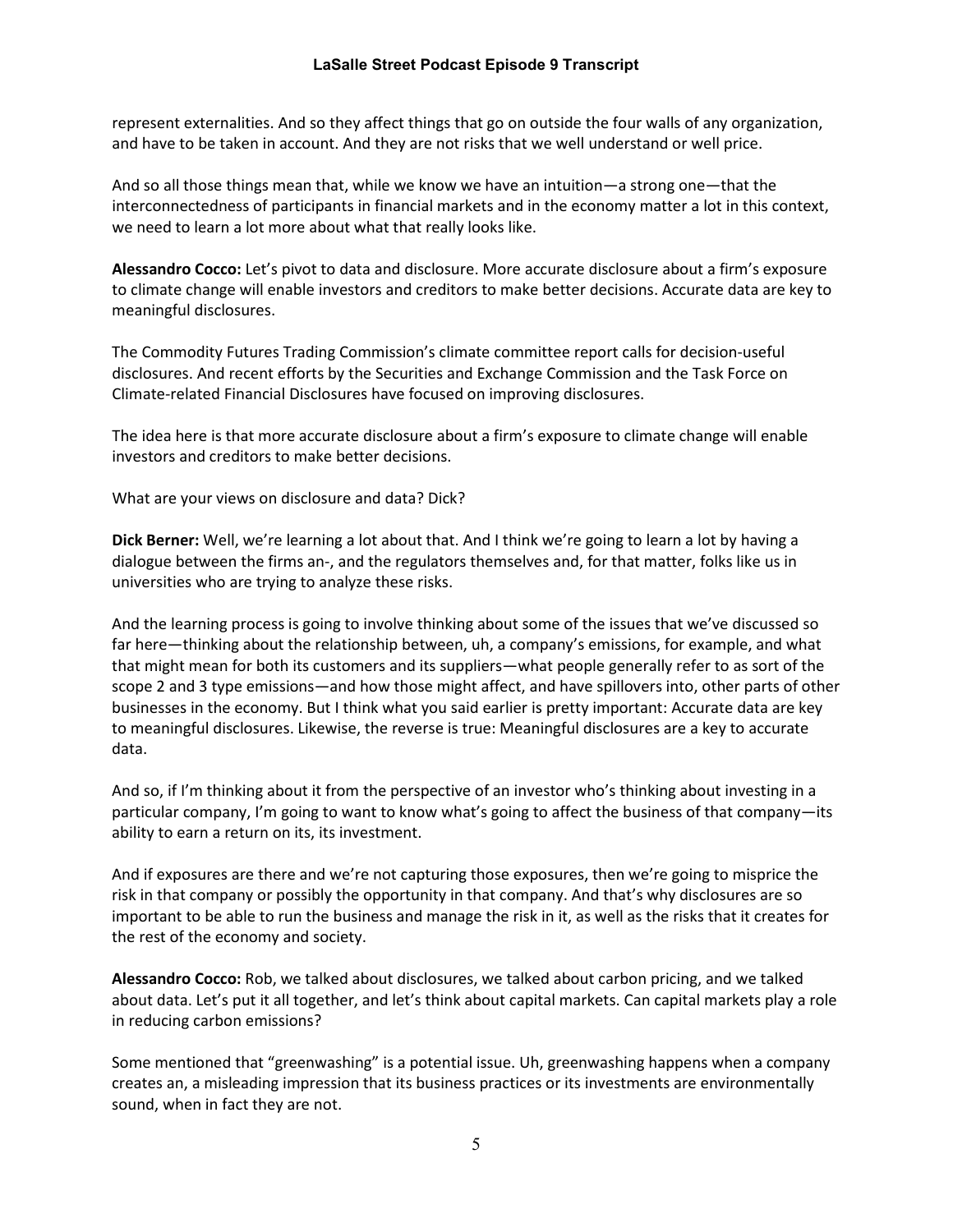**Robert Engle:** So if I put it together, I say that we should be pricing carbon. And if we do that, capital markets will be incredibly powerful in providing the capital to transform our economy into a lower carbon and a more sustainable business.

I think the power of capital markets will be unleashed because they only need to know that if they invest in the most profitable companies, that will be equivalent to optimal mitigation of climate risk.

On the other hand, if we don't price carbon, we are asking capital markets to behave differently. We're asking them not to invest in the most profitable companies, we're asking them to invest in something else—maybe greener companies.

But what do we mean by green? That's just not clear anymore. And the capital markets are struggling with this issue today. They're developing products for consumers that are interested in investing in the green ways, but without really a clear notion of what the mandate is.

In some of our research, we have formulated the idea that what investors might be interested in would be hedge portfolios. And these would be portfolios which would do especially well in the worst kinds of outcomes of the climate.

But if the climate actually doesn't deteriorate so much, then they might not do as well as the market as a whole.

These kinds of hedge portfolios would be reducing the risk that the investor faces. As a consequence, their return would be lower, in general. They would have an what we call a negative risk premium, or a negative alpha, in general.

However, whenever there's news that the climate is getting worse, these portfolios should do very well because they should increase in value for both the short and the long part. That is, that if you've invested in companies that are prepared for climate change, those companies should go up in value.

And if you've divested or taken a short position in companies that are not prepared for climate change, those companies should do worse than the market. And so the news about climate change is a key determinant of what a green portfolio ought to look like.

**Dick Berner:** There are a couple of other key ways in which capital markets can be harnessed to help manage—not only help manage climate risks, but also to allocate resources in an appropriate way to achieve a greener or net zero economy.

One of them obviously relates to insurance markets. So if insurers are—you know, if they have the capital and the ability to price insurance contracts, that's a way to, to manage those risks, to lay it off on to somebody else. And that's an alternative to a hedge portfolio, perhaps, but it, it might be viewed in, in a similar way.

The second aspect is, if we think about derivatives contracts, derivatives markets are really risk transfer markets and can be used to transfer risk from people who don't want it to people who have the ability to take it on and, and who do want it.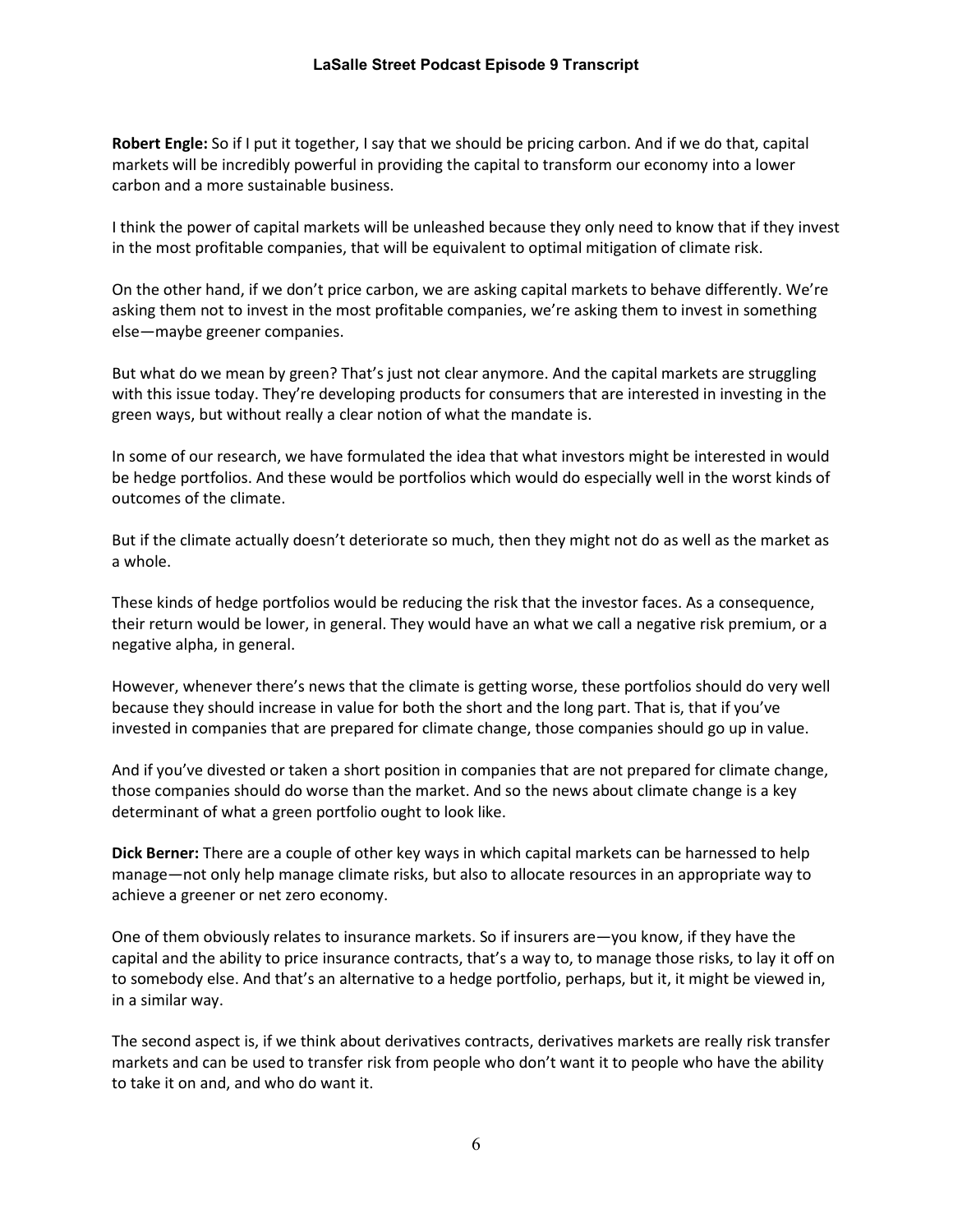And so that would, uh, allocate resources more efficiently. If we could der-, devise derivatives contracts, that would help people transfer those risks better.

And there's a third area, which people are pretty familiar with, which is green bonds. And the green bond market is growing particularly in Europe. And its growth depends critically on our ability to specify what do we mean by green bonds.

So we come back in all three of these areas—as well as in the hedge portfolio area—to thinking about: What are people disclosing? What is the nature of these risks? Do we have accurate information?

Because if we have accurate information and if we price carbon appropriately, then we can have a good chance to use these channels of capital markets activity both to allocate resources and to manage risk.

**Alessandro Cocco:** When you think about derivatives, are you thinking about weather derivatives, which have been around for a while with mixed success, or are you thinking of all derivatives?

#### **Dick Berner:** All derivatives.

In other words, weather derivatives are a particular kind, uh, of derivative that might be used for a weather event. So, if we think about aspects of physical risk, I might want to have wildfire derivatives. I might want to—and I'm particularly obviously thinking about, you know, how can an insurance company underwrite insurance in an area that's prone to, to wildfires.

Well, they may decide, as Rob was talking about, that they're actually going to vote with their feet and not underwrite the insurance in those areas—which would allocate resources, some would say, in an efficient and effective way because then people would stop building houses and facilities in areas that were prone to, to wildfires.

The question is whether or not these things are priced in a way—and create incentives for people—to do the thing that's going to reduce the risk. And, and that's where the carbon pricing really comes in and where the information content of all these instruments really comes in.

But I would say broadly, you know, we could have derivatives that would deal with those risks, as well as transition risks.

**Alessandro Cocco:** Now, staying on the theme of tools for assessing and, and managing risk, clearing houses conduct stress testing to ensure they and their members are prepared for tail events. And some regulators have argued that it is premature to do traditional stress testing.

Stress testing assesses losses in the face of climate events or other kinds of events, and has consequences for capital and payout policy. They do endorse scenario analysis.

Dick, what are your views on these tools?

**Dick Berner:** My view is that I think the regulators—particularly in the United States—have a legitimate and reasonable point of view, in the sense that when they talk about stress tests, they're really talking about some analysis that ties to making decisions about what the firms under their supervision are allowed to do with respect to holding more or less capital, with respect to their dividend and capital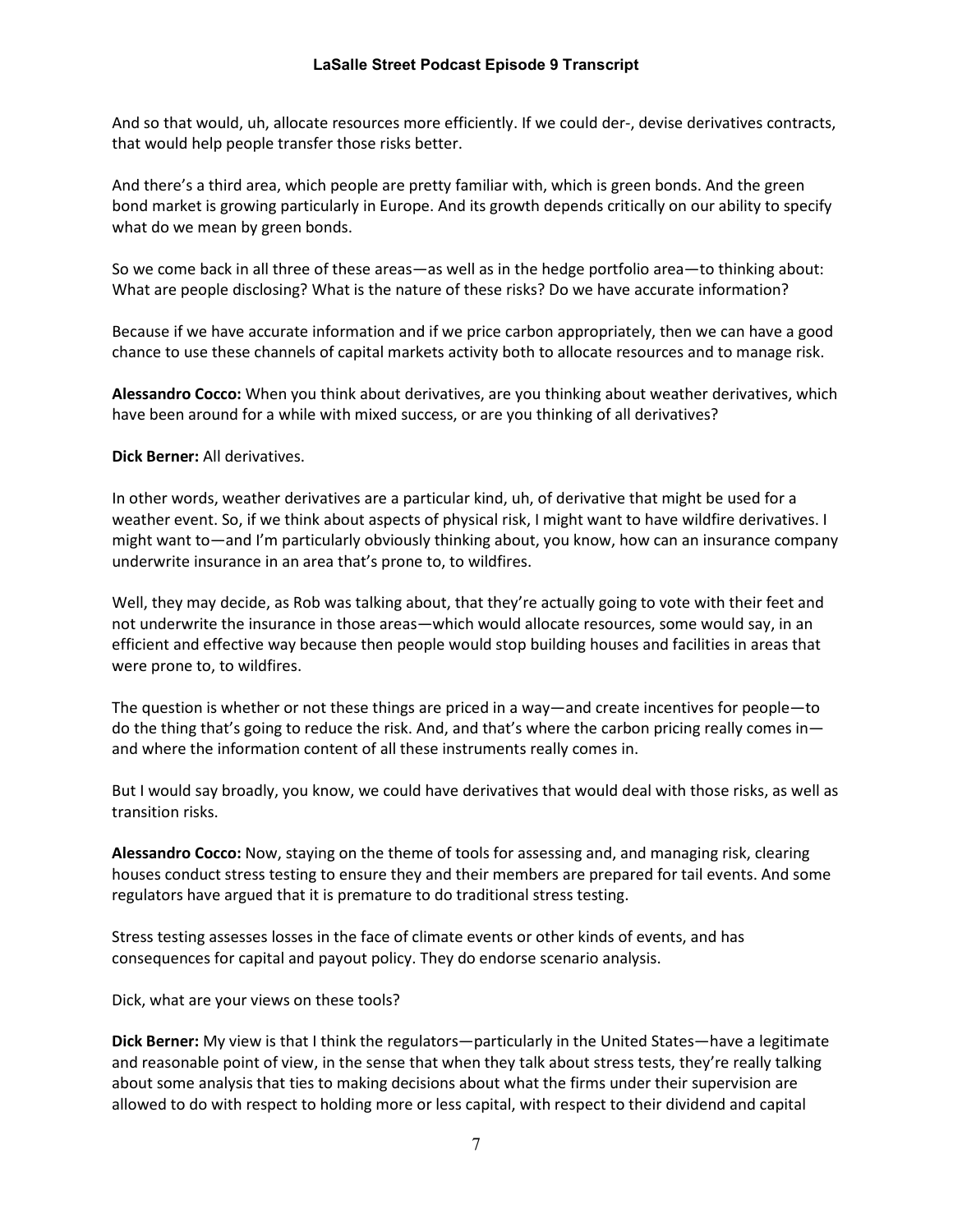policy, status share buyback policy, because their goal is to make those institutions safe and sound and to make the financial system resilient. Uh, and that's what those things are aimed at.

And their view is that they—we don't have enough information or have enough confidence in our ability to do this analysis yet to tie what you might call stress test to those decisions.

So they prefer to describe what they're doing in terms of analysis as "scenarios." And that's consistent with what the IPCC, other organizations— Task Force on [Climate-related] Financial Disclosures—what they're all thinking about in terms of scenarios.

The scenarios might be tied to particular temperature rise. They might be tied to a particular level of em-, emissions. They might be tied to some other events or criteria. But since we're learning about this—and you pointed out, Alessandro—you know, look at the disparity and the range of estimates for the social cost of carbon.

By the way, that's likely to be a moving target. Today's estimate is not likely to be tomorrow's estimate, to Rob's point about nonstationarity. These things are changing as we learn more, as the climate itself changes, and they all become part of a moving target.

So we're not yet confident enough in these things to tie them to specific actions. What we do need to tie them to is the need for better disclosure to get agreement on those things that we're disclosing.

But I'd like to mention that at the Volatility and Risk Institute, we're developing a set of tools analogous to what we call "Asterisk." Asterisk measures capital shortfall in a financial institution that requires capital in the event of a financial shock.

We have something called SRISK, which we're using to try to assess the capital shortfall of institutions that might be subject to climate shocks and to look at their resilience a-, as a result.

We're at the early stages of this work, but because we've had some experience with the first kind of analysis, we think that the new analysis that we're doing can help inform the way people are thinking about assessing these risks and the tools that they might use to assess and manage them.

**Robert Engle:** Le-, Let me just add something because I think this is really an important and interesting topic that you've just opened and, and really is part of what our research agenda looks like.

The idea that you could tell whether a portfolio is actually green or not is really the same thing as trying to figure out whether the assets of a bank are actually green or not. That is, if you look at the correlation between the returns on the total value of the bank and, and the asset prices of one of these climatebased portfolios, you can see whether changes in climate risk are likely to cause changes in the stock prices in the total market cap of these banks.

So by doing exactly the same thing as this greenwashing test that I mentioned before, we can see whether banks have a beta—that is, a response of its stock price to climate-sensitive information—and get a picture of how much, how sensitive they are to climate risk—which is the first step of doing a stress test, but is really more like doing a scenario test. So that we, we consider some scenario, which is that the climate factor changes by a large amount, a medium amount, a small amount.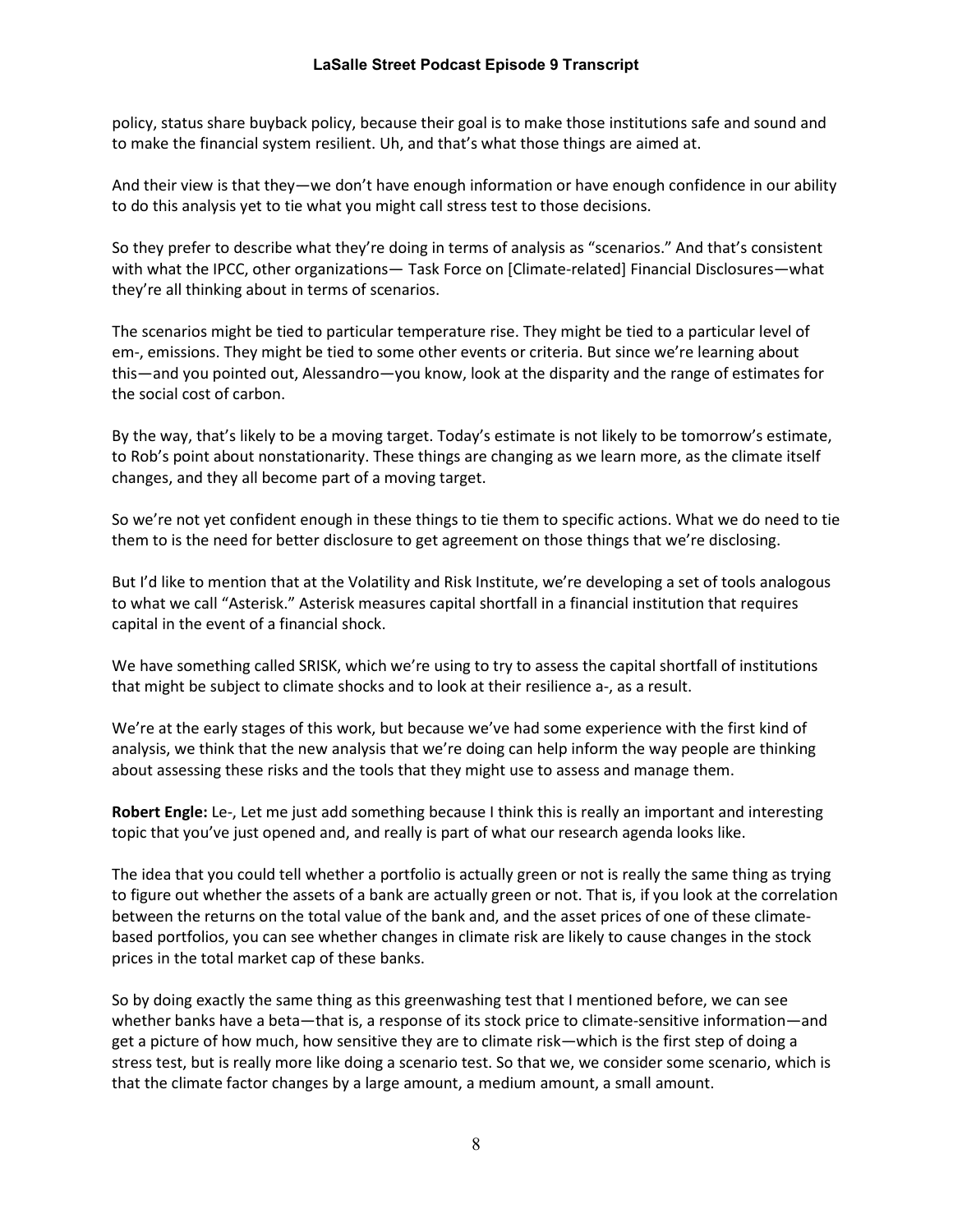And we can see how that affects the market cap of different banks, and we've been doing this for, uh, for banks around the world. And we see that these effects are actually quite interesting and are becoming more important in recent years than they were ten years ago.

So, I think that we're making some progress on figuring out how to do this kind of scenario analysis and potentially stress testing analysis—for large and systemically important banks.

**Alessandro Cocco:** There's also this question about climate change being unpredictable that we touched on earlier on. So that there's an increase in the frequency and the severity of events, but also, it's difficult to predict how the pattern would evolve in the future because the past is no longer considered to be an indicator of how events will develop in the future. Or at least there's no certainty that you can look to the past as a good guideline for what's going to happen in the future.

How do you take this into account in your studies?

**Dick Berner:** So one of the things that I think is useful to distinguish between is forecasting and preparedness.

Forecasting involves, you know, trying to make assessments about what the future will look like. We're not necessarily trying to do that. We're trying to use scenarios to understand what the weaknesses or vulnerabilities or strengths in, you know, parts of the economy or the financial system look like under stress or in, in response to shocks.

And through that, you know, if we can think about where the weaknesses are, then we can think about steps that people might want to take, you know, to add resilience either to their institution or to their portfolios.

And that's really what the risk-management process is gonna be about, whether it's involv-, involves hedging or transferring risk or insuring against—or somehow thinking about, you know, deciding what to do that risk.

And sometimes, you know, the reason this is really important now is that we're learning a lot more about climate risk. So to ignore it, uh, would be to make a decision not to take that risk into account. And that could create a vulnerability

**Alessandro Cocco:** In a way, this takes us back to the importance of disclosure. And earlier this year, you hosted the second annual Volatility and Risk Institute Conference at the, uh, NYU Volatility and Risk Institute.

And at the conference, Commissioner Lee from the Securities and Exchange Commission talked about the SEC's initiative to seek public comment on climate change disclosures.

Commissioner Lee described the current state of affairs with respect to climate change disclosures as simply not adequate. And of course, in 2010, the commission issued an interpretive release that provided guidance to issuers as to how existing disclosure requirements apply to climate change.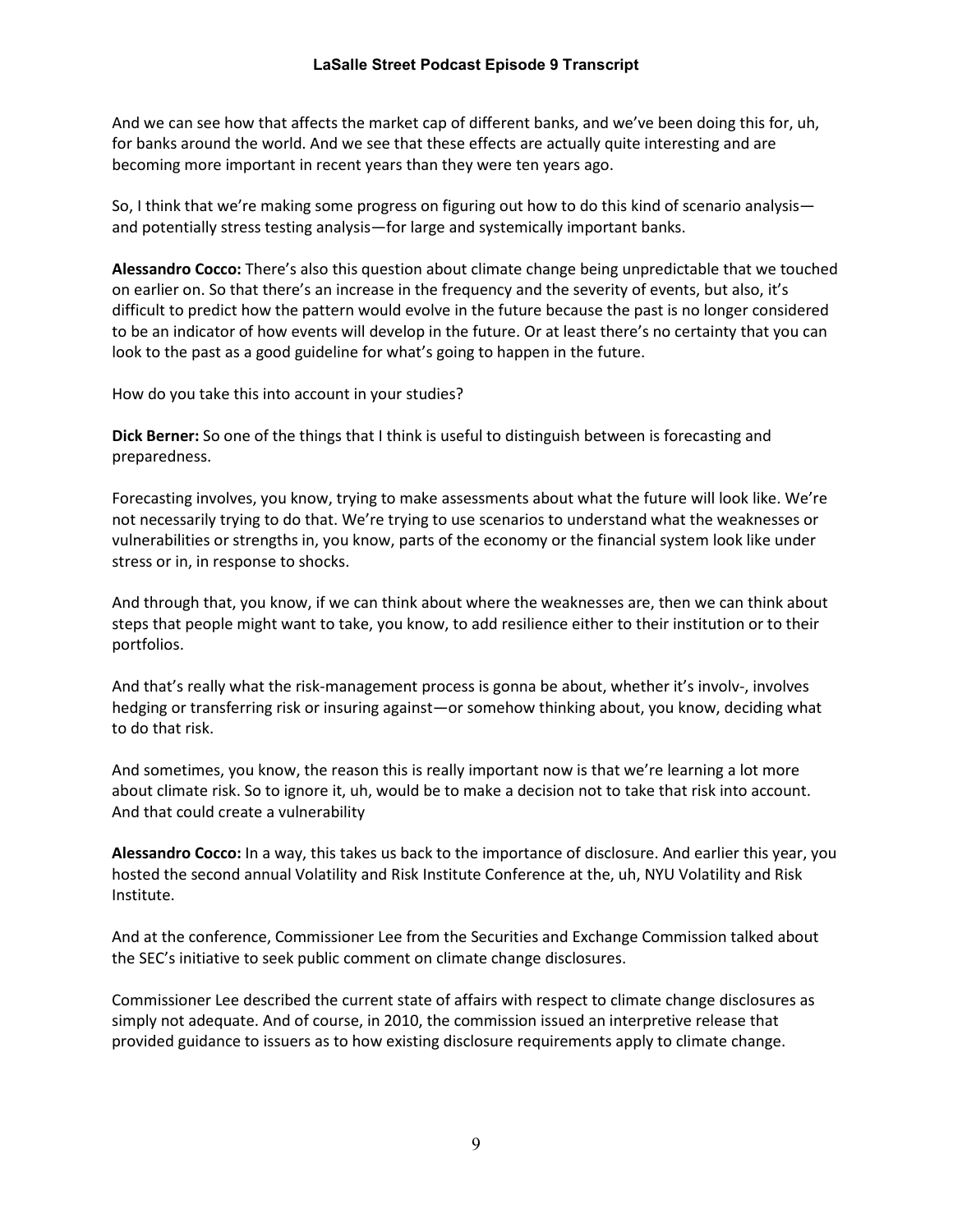Now in 2021, Commissioner Lee is seeking comments on a set of questions, and these questions are aimed at supporting SEC staff as they assess existing SEC disclosure rules with an eye towards facilitating the disclosure of consistent, comparable, and reliable information on climate change.

But not everyone supports the introduction of stricter climate disclosure rules.

What's your view on this?

**Dick Berner:** Well, let's remember the mandate or mandates of the SEC.

One of them clearly is investor protection. And if I'm at the SEC and I'm interested in investor protection, then I'm interested in having disclosure of information that's accurate and forms the basis for decision-making, as you just indicated, and that can be consistently reported both over time and across companies, so that investors can make comparisons over time and, uh, among companies.

And to give companies the flexibility to cherry-pick the information that they supply seems to me not a recipe for adequate information with which investors can make decisions. Rather, it's a, a recipe for allowing companies to cherry-pick and to greenwash the data that they supply to investors.

And that means that, you know, that would undermine the integrity of financial markets. Market participants are basing decisions on the information that they have.

**Alessandro Cocco:** And so, I think it's, it's conceivable that there will be an added expense for companies to comply wit-, with disclosures. But I think we're saying, well, that, that is, it's kind of an investment in the transparency of the markets, just the same way that we have disclosures for other kinds of material risks.

**Dick Berner:** Precisely. And it's an investment in the future.

**Alessandro Cocco:** Yeah.

**Dick Berner:** Because, you know, they might be, you know, reducing their expense today, but they would be increasing their expense tomorrow either by virtue of, uh, more stringent regulations and disclosure requirements or by the impact of not disclosing the appropriate information on their business—on the trust that both investors and their customers and their suppliers might have in them and in the stability of the economy in which they're operating.

**Robert Engle:** I'd like to add to that, that this disclosure also is a key piece of understanding what our commitments are under the Paris accord and under other ways of mitigating climate change.

That is, when a country says we are going to be net zero by 2050, how do they know? How do you measure this?

**Dick Berner:** And how do you get there?

**Robert Engle:** How do you get there?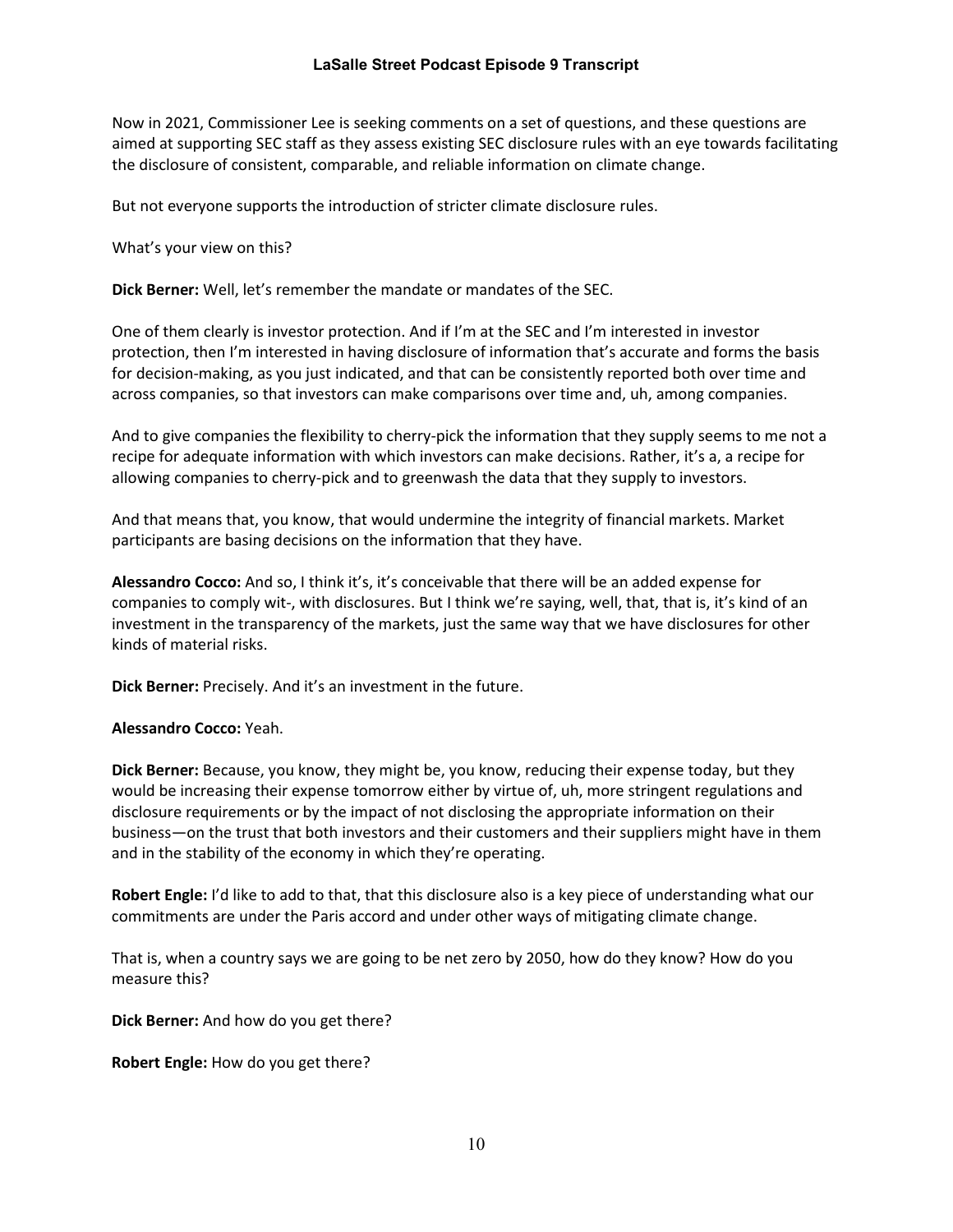How do you know whether you're on track for it if you don't really observe all the emissions that are being put into the air?

So, I think one of the ways to get there is likely to make some of these compliance markets. And without good data on emissions, you don't know how to set up these markets. You don't know how to do the cap-and-trade. You don't know how to respond to climate change.

So I think there are lots of reasons for, uh, better disclosure.

**Dick Berner:** We're going to learn some things, I think, from the task force on voluntary capital markets disclosure.

So that's a kind of a halfway station between what we can learn by engaging people in that way—and learning from it and learning how markets respond to that—and then thinking about the requirements that the regulators and other policymakers might put on companies and organizations in order to do what they think is the right thing.

**Alessandro Cocco:** Yeah, this exercise of leveraging the voluntary markets is an interesting one because the question out there—at least in my mind—is: Will the U.S. go the way of a cap-and-trade system like Europe or like California, or will there be room for voluntary markets to evolve in a way such that it won't be necessary to introduce a cap-and-trade system? Of course, there are very strong views held on both sides of the cap-and-trade system argument.

Do you have a sense as to whether—you know, is it possible to scale the voluntary markets in such a way that it will be comparable to cap-and-trade?

**Dick Berner:** We're going to find out [laughs]. I don't think we know the answer to that yet.

Um, but I do think that the information that comes out of those exercises will be critical in understanding, you know, where we're going to be going. And that's why I think it's a really worthwhile set of experiments, uh, and a worthwhile set of activities.

When people realize that those externalities all of a sudden become internalized—and they have to internalize them—then they're going to have incentives to do what, um, you know, we think is the right thing.

And it's creation of those incentives, either through market pricing or through other means, that's going to change behavior and that's going to reallocate resources to a lower carbon economy.

**Robert Engle:** We're seeing a large number of companies voluntarily claiming different target times by which they will become net zero. And this is a very encouraging step.

However, if you look at this—at the data—it looks like these companies are a larger share of, of, of value-added or, or GNP originating than they are of emissions. And so I think that what we're seeing is that the companies that are voluntarily setting targets are ones for whom it's not too expensive.

And the problem is that if we really expect the country to become net zero at some point, we have to include everybody. And voluntary markets are not going to be enough to do that, I don't think.